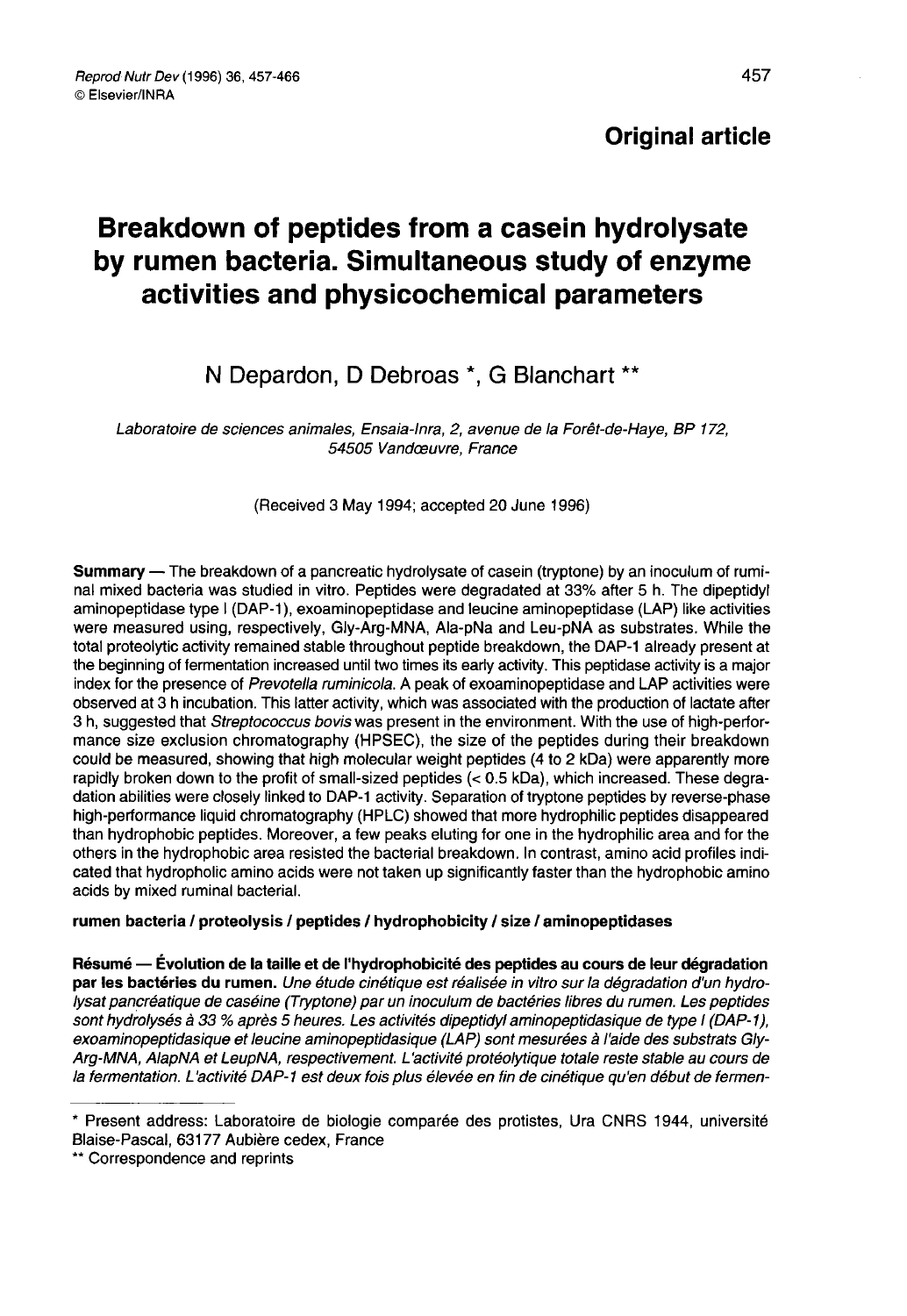tation. Cette activité peptidasique est un indice majeur de l'intervention de Prevotella ruminicola. Les activités exoaminopeptidasique et LAP présentent un maximum d'activité après 3 heures d'incubation. L'activité LAP, associée à une forte production de lactate à 3 heures pourrait indiquer la présence de Streptococcus bovis dans le milieu. Le suivi de la taille des peptides au cours de leur dégradation, effectué par HPLC-get filtration, montre que les peptides de hauts poids moléculaires (2 à 4 kDa) sont apparemment dégradés le plus rapidement et ceci au profit de petits peptides (< 0,5 kDa). Cette dégradation pourrait être essentiellement due à la DAP-1. La séparation des peptides par HPLC phase-inverse met en évidence une disparition préférentielle des peptides hydrophiles vis-à-vis des peptides hydrophobes. Par ailleurs des peptides ayant des degrés d'hydrophobicité très différents n'ont pas subi de dégradation. L'analyse de la composition en acides aminés ne confirme pas la dégradation préférentielle des acides aminés hydrophiles par rapport aux acides aminés hydrophobes.

bactéries du rumen / protéolyse / peptides / hydrophobicité / taille / aminopeptidases

## **INTRODUCTION**

Peptides are intermediates in the conversion of ingested protein to ammonia by rumen bacteria and are a site at which the rate of breakdown might be controlled (Wallace et al, 1990b). Previous studies indicated that peptides were broken down in rumen fluid almost exclusively by aminopeptidases. Using different synthetic substrates, the dipeptidyl aminopeptidase type I (DAP-1; EC 3.4.14.1) (Wallace and McKain, 1989; Wallace et al, 1990a) and the exoaminopeptidase activities have been identified as playing a predominant role in peptide hydrolysis. Numerous studies carried out on peptide metabolism by rumen microorganisms have recently demonstrated the effect of two parameters on peptide catabolism: peptide hydrophobicity and size.

Hydrophobicity was first studied by Chen et al (1987c) using a pancreating hydrolysate of casein (tryptone). Hydrophobic and hydrophilic peptides were separated by simple extraction with isopropanol. Kinetic studies performed in vitro have shown that the bacteria had the same affinity for both fractions but broke down hydrophilic peptides twice as rapidly as hydrophobic peptides. The response was identical using pure or mixed bacterial cultures (Chen et al, 1987c). Several attempts have been made to analyze the extracellular peptides of the ruminal fluid by reversed-phase high-perfor-

mance liquid chromatography (HPLC) (Russel et al, 1983; Chen et al, 1987a,b). Interpretation of the chromatograms was difficult except in the study of Chen et al (1987b) where hydrophilic peptides (eluted in the first part of the chromatogram) seemed to be preferentially used by rumen microorganisms. The more hydrophobic fractions were rarely or not broken down during the 17 h with the exception of a late emerging peak that decreased. This could indicate that even hydrophobic peptides might be used.

Wright (1967) has shown that small peptides and amino acids were converted to VFA more rapidly than high molecular weight peptides (> 2 kDa), but that the latter were incorporated preferentially into bacterial protein. More recently, Copper and Ling (1985) demonstrated that high molecular weight peptides were incorporated into microbial proteins more rapidly than the smallest peptides. Different studies have thus evidenced the influence of the size of peptides on their metabolism by rumen bacteria.

The aim of the present work was to study the metabolism of peptides by an inoculum of rumen bacteria. The main factors studied were the molecular weight and the hydrophobicity of residual peptides as well as some of the major peptidase activities. In this first investigation we chose to study these parameters with tryptone peptides, which is a substrate commonly used in the literature. Such a simultaneous study of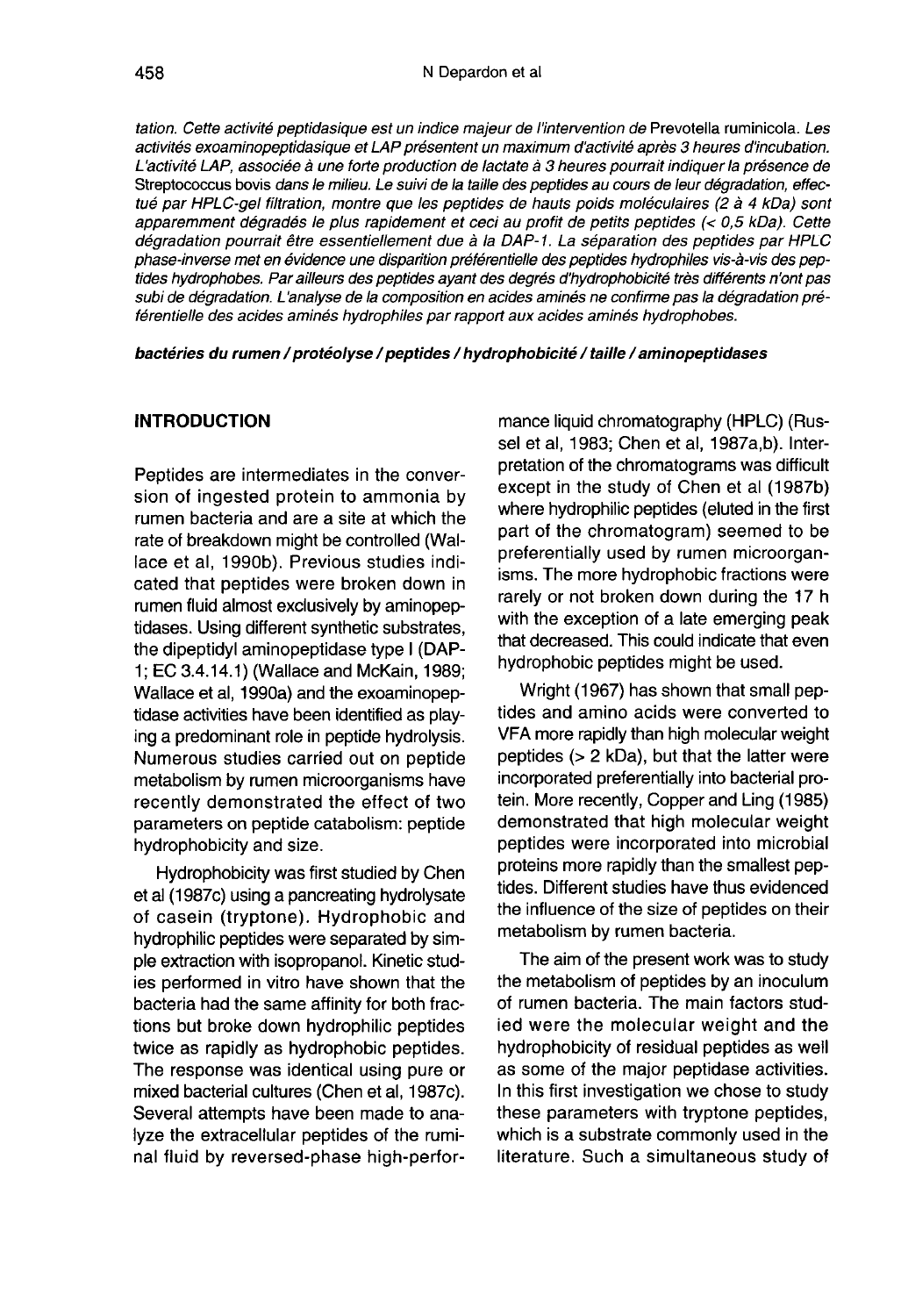physicochemical parameters - such as hydrophobicity and peptide size - and peptidase activities has never been carried out.

### MATERIALS AND METHODS

#### Animals, diet and sample preparation

Ruminal contents were obtained from a ruminally fistulated goat, fed twice daily 500 g of grass hay and 250 g of a dried alfalfa. At 1.5 h after feeding, a ruminal fluid sample was taken and flushed with<br>CO<sub>2</sub>. Large feed particles and protozoa were<br>removed by slow speed centrifugation (150.*a*. 20 removed by slow speed centrifugation (150 g, 20 min, 15 °C). The supernatant was centrifuged at a higher speed (6 000 g, 30 min, 15 °C) in order to harvest the rumen bacteria. The bacterial pellet was resuspended in 30 mL anaerobic medium without peptides source, as described later.

#### Incubation with peptides in vitro

The anaerobic culture techniques used were similar to those described by Hungate (1969). One 456 mg NaCl, 230 liter of medium contained 230 mg re techniques used w<br>bed by Hungate (196<br>ontained 230 mg K<sub>;</sub><br>mg KH<sub>2</sub>PO<sub>4</sub>, 45.6 mg<br>mL of Pfennig's micro used were sim-<br>ate (1969). One<br>0 mg K<sub>2</sub>HPO<sub>4</sub>,<br>45.6 mg CaCl<sub>2</sub>, ilar to those described by Hungate (1969). One<br>liter of medium contained 230 mg  $K_2HPO_4$ ,<br>456 mg NaCl, 230 mg  $KH_2PO_4$ , 45.6 mg CaCl<sub>2</sub>,<br>95 mg MgSO<sub>4</sub>, 10 mL of Pfennig's micromineral<br>solution (Schaefer et al, 1980), 1 m solution (Schaefer et al, 1980), 1 mg Hemin, 30 mmol acetate, 8 mmol propionate, 3 mmol butyrate and 0.1 mmol each of isobutyrate, isovalerate, 2-methyl-butyrate, 1 mL of a solution of vitamins (Russell et al, 1983), 2 500 mg glucose, 2 500 mg cellobiose and 500 mg soluble starch. The medium was brought to a boil under  $CO<sub>2</sub>$ and cooled. Tryptone peptides (Difco) were added to a final concentration of 10 000 mg. $L^{-1}$ . Then The medium was brought to a boil under  $CO_2$ <br>and cooled. Tryptone peptides (Difco) were added<br>to a final concentration of 10 000 mg.L<sup>-1</sup>. Then<br>4 000 mg of Na<sub>2</sub>CO<sub>3</sub> and 1 mg resazurin were<br>added and the solution was bub and cooled. Tryptone peptides (Difco) were added<br>to a final concentration of 10 000 mg.L<sup>-1</sup>. Then<br>4 000 mg of  $Na_2CO_3$  and 1 mg resazurin were<br>added and the solution was bubbled with  $CO_2$ <br>until the  $Na_2CO_3$  dissolved. A concentration). The pH medium was 6.8.

The following operations were conducted in three replicates: each tube of Hungate received, in anaerobic conditions, 9 mL of the medium containing the peptides and 1 mL of the inoculum previously described. The starting absorbance at 660 nm was 0.8. The parameters were measured every hour for 5 h during the bacterial growth. After measuring the bacterial growth at 660 nm, the samples were stored at-20 °C before analysis.

#### Enzymatic activities

Total proteolytic activity was measured using azocasein. The incubation time was 6 h. An enzyme unit corresponds to an optical density (OD) variation of 0.01 unit h-1 (Debroas and Blanchart, 1993a). The dipeptidyl aminopeptidase type I like activity (DAP-1) was determined using Gly-Arg-4-methoxy-2-naphthylamid (MNA) as the fluorogenous substrate according to the method of Wallace and McKain (1989). The incubation time was 6 h in anaerobiosis at 39 °C. MNA was determined by its fluorescence (excitation wavelength = 350 nm, emission wavelength  $=$  420 nm). The exoaminopeptidase activities were measured on Ala-pNA and Leu-pNA as chromogenous substrates (Wallace and McKain, 1989). The incubation was done in anaerobic conditions for 4 h at 39 °C. The release of pNA was determined by the diazotization procedure of Appel (1974).

Gly-Arg-MNA, MNA, Leu-pNA, Ala-pNA, pNA and other peptides were from Sigma Chemicals (Saint-Quentin-Fallavier, France).

#### Chemical analysis

Ammonia concentration was determined with an ammonia gas sensing electrode (Orion, mode 95-12) and volatile fatty acid (VFA) concentrations were determined by gas-liquid chromatography (GLC) on capillary column (Debroas and Blanchart, 1993b). Lactate was determined using a Sigma diagnosis kit in order to detect Streptococcus bovis in the medium. The productions of VFA, ammoniac and lactate were calculated.

#### HPLC analysis of peptides

Samples were centrifuged (12 000 g for 10 min, 4 °C). The supernatant was filtered through a 0.22 um pore-size-membrane filter (Millipore, Saint-Quentin, France) before injection onto the column. Absorbance was measured at 280 nm in order to avoid the interferences occurring at 220 nm due to VFA and to other compounds present in the medium (Depardon et al, 1995). As only peptides containing aromatic residues absorb at this wavelength, the fraction of small peptides was probably underestimated. The apparatus was a Beckman system (Instruments Inc, USA) and the peaks were integrated by the Gold computerized system.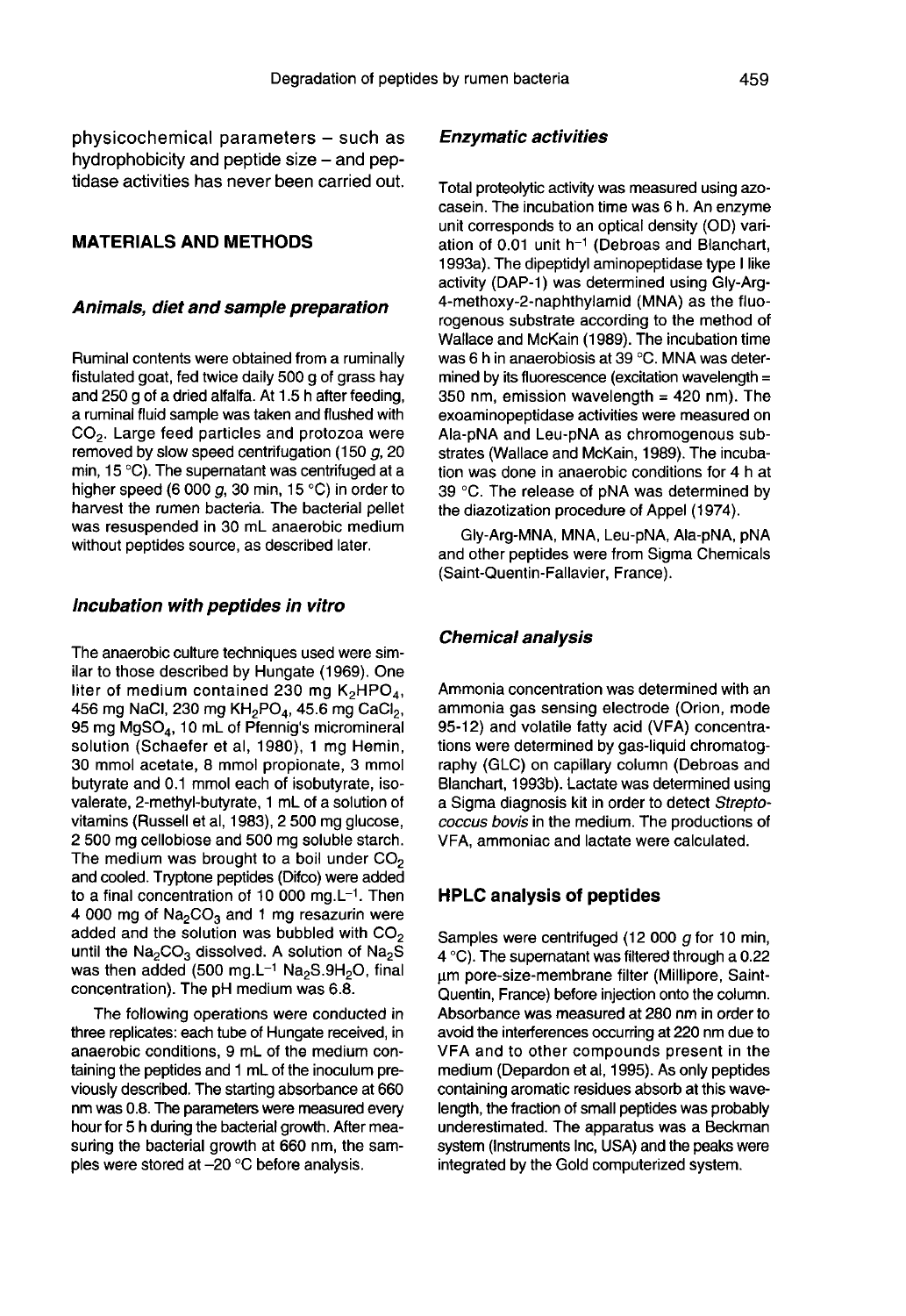The molecular weight distribution profiles of<br>hydrolysates were determined by high-performance size exclusion chromatography (HPSEC)<br>using a spherogel column SEC 2000 (5 um. 30 cm x 7.5 mm, Beckman). The pump rate was 0.3 mL min-!, the eluent used was a 0.1 M sodium-phosphate buffer pH 6.8 and the run time was 60 min. Standard peptides used for calibration of the column were  $\alpha$ -lactalbumin (14 000 Da), aprotinin (6 512 Da), streptomycin (1 457 Da), Leu-enkephalin (601 Da) and Phe-Gly-Phe-Gly (426 Da). In order to compare the molecular weight distribution of tryptone peptides during fermentation, integration of the surface of chromatograms obtained by HPSEC was performed. The total surface was separated into four ranges (2 to 4 kDa, 1 to 2 kDa, 0.5 to 1 kDa and < 0.5 kDa) expressed as the percentage of the total surface (Turgeon and Gauthier, 1990). The total surface obtained by HPSEC for each time made it possible to express quantitatively the total weight of the residual peptides.

Reverse-phase HPLC was used to separate peptides according to their hydrophobicity. The less hydrophobic peptides were eluted within the first 20 min. A Supelcosil column LC-18 DB (5  $\mu$ m, 25 cm x 4.6 mm, Supelco Inc, USA) was used in the following conditions: solvent A: 0.1% trifluoroacetic acid in water (v/v) and solvent B: 0.1%<br>TFA (v/v) in acetonitrile/water (50:50, v/v). Samples<br>eluted at the rate of 0.8 mL min<sup>-1</sup>. The gradient<br>used was as follows: 0 min 0% B, 15 min 20% B TFA (v/v) in acetonitrile/water (50:50, v/v). Samples eluted at the rate of 0.8 mL min<sup>-1</sup>. The gradient used was as follows: 0 min 0% B, 15 min 30% B, 25 min 40% B, 35 min 60% B, 52 min 100% B, 55 min 0% B and 63 min 0% B end of analysis.

#### Amino acid analysis

#### **Hydrolysis**

Two mL of culture medium was filtred on 0.2 um. To each tube was added 2 mL of 12 N HCI; the tubes were then flushed with  $N_2$  and sealed. The hydrolysis was carried out at 110 °C for 22 h.

## **Derivatization**

Derivatization was carried out according to the method of Husek (1991). Forty uL of the sample were mixed with 10  $\mu$ L of the internal standard solution (Norleucine and L-p-chlorophenylalanine 1:1) to a concentration of 1  $gL^{-1}$ , 10  $µL$  of 0.1 N HCI and 40  $\mu$ L of an ethanol-pyridine mixture (4:1); 5  $\mu$ L of ethyl chloroformate (ECF) was added. After shaking, 0.1 mL of chloroform-ECF (1% ECF) solution was added. The upper phase was discarded.

## Analysis

The injector and flame ionization detector temperatures were both 250 °C. Helium was used<br>as the carrier gas. The capillary column employed was OV 1701 (25 m x 0.32 mm) (Spiral, Dijon, France). The temperature was monitored to increase from 145 °C to 205 °C with a linear slope<br>of 12.5 °C min<sup>-1</sup> and to reach the end temperature<br>of 260 °C with a linear slope of 5 °C min<sup>-1</sup>. The<br>factor response of each amino acid was comof 12.5 °C min<sup>-1</sup> and to reach the end temperature<br>of 260 °C with a linear slope of 5 °C min<sup>-1</sup>. The factor response of each amino acid was computed after analysis of serial dilution of standard solution (AAS18, Sigma).

#### Statistical analysis

Analysis was made hourly on three tubes sampled during the bacterial growth. The data from the kinetic studies were submitted to a normalized principal component analysis (PCA) applied to growth curves according to Estève and Schifflers (1974) and Porretta and Vicini (1993). The time effects on the amino acid composition were tested using the Kruskal-Wallis test.

#### RESULTS

#### Enzymatic and fermentation activities

The total proteolytic activity as well as the main peptidase activities are shown in fig ures 1 and 2. The total proteolytic activity increased during the exponential phase of the bacterial growth. The DAP-1 like activity observed at the beginning of incubation was already high (release of MNA:  $10.1 \mu M$ ). It multiplied by two during the first hour of incubation and then remained rather constant throughout the bacterial growth. Both leucine and alanine aminopeptidase activities exhibited a maximum increase in the middle of the exponential phase and decreased quickly at the end of this phase. All the proteolytic activities decreased over the stationary phase.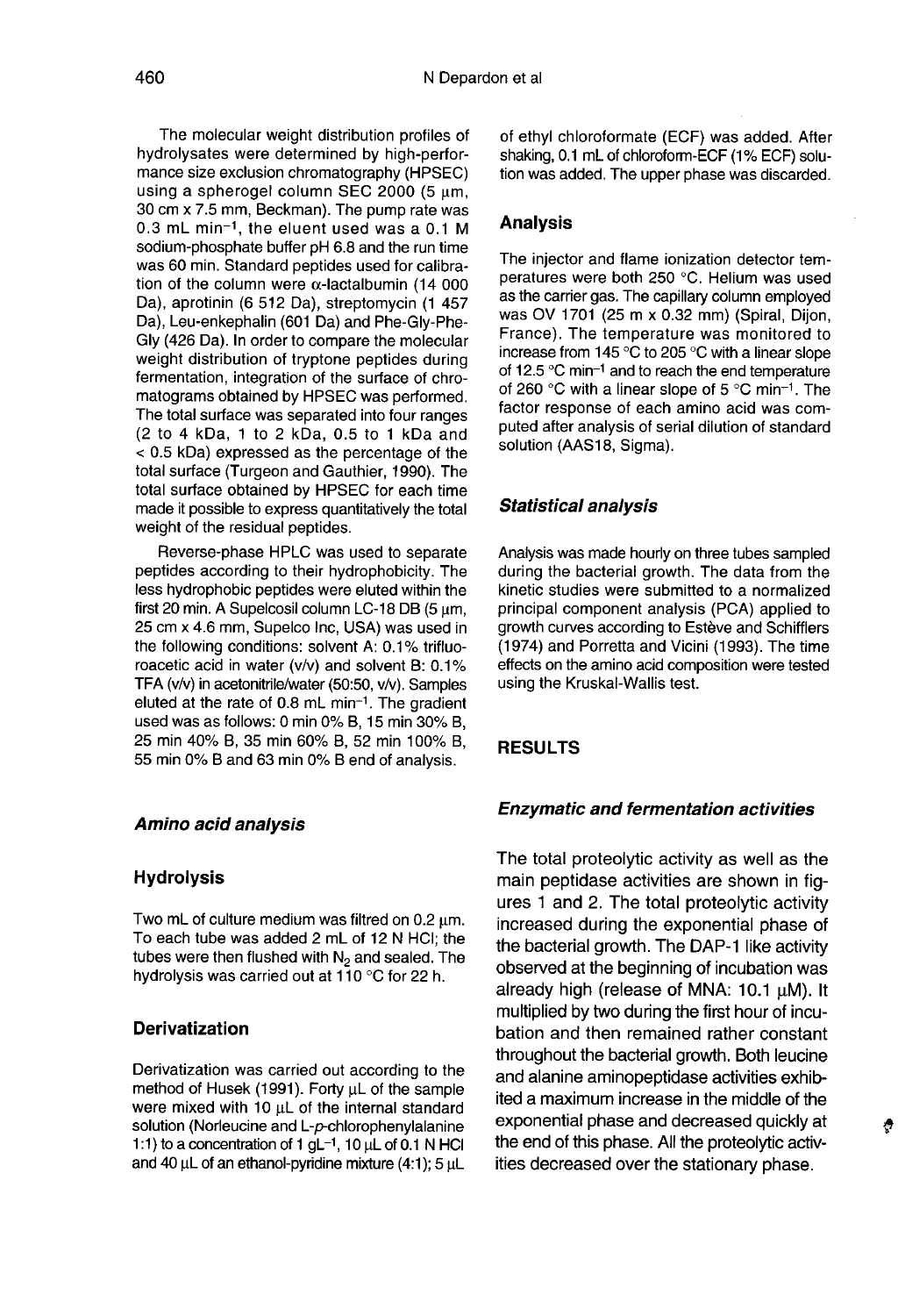Acetic, propionic and butyric acid contents compared with the initial values increased during the incubation in proportions 12:6:1 (table I). The concentrations of branched VFA (isobutyrate and isovalerate) were always higher than at the beginning of the fermentation. Lactate accumulated rapidly during the exponential phase of the bacterial growth.



Fig 1. Bacterial growth measured at 660 nm  $-\Diamond$  -) during fermentation.



Fig 2. Peptidase activities measured during fermentation: (-D-) Gly-Arg-MNA; (.......) AlapNA; (----O----) LeupNA.

The breakdown of the peptides was progressive throughout the bacterial growth (fig 4). In late incubation, 33% of the peptides had disappeared.

## Molecular weight distribution of peptides

Figure 5 shows the molecular weight distribution of the peptides present in the supernatant in early and late fermentation. The chromatograms are composed of three major peaks corresponding to peptides of decreasing molecular weight. During the fermentation the first peak (2 to 4 kDa), and to a lesser extent, the second one (0.5 to 2 kDa) decreased whereas the last one (< 0.5 kDa) remained stable. The fraction of small peptides (< 0.5 kDa) represented 60% of the peptides present after 5 h.

## Distribution of peptides according to their hydrophobicity

Hydrophilic materials eluted earlier from reverse-phase columns than hydrophobic



Ammonia (µM)

Fig 3. Ammonia content above the values at the beginning of incubation.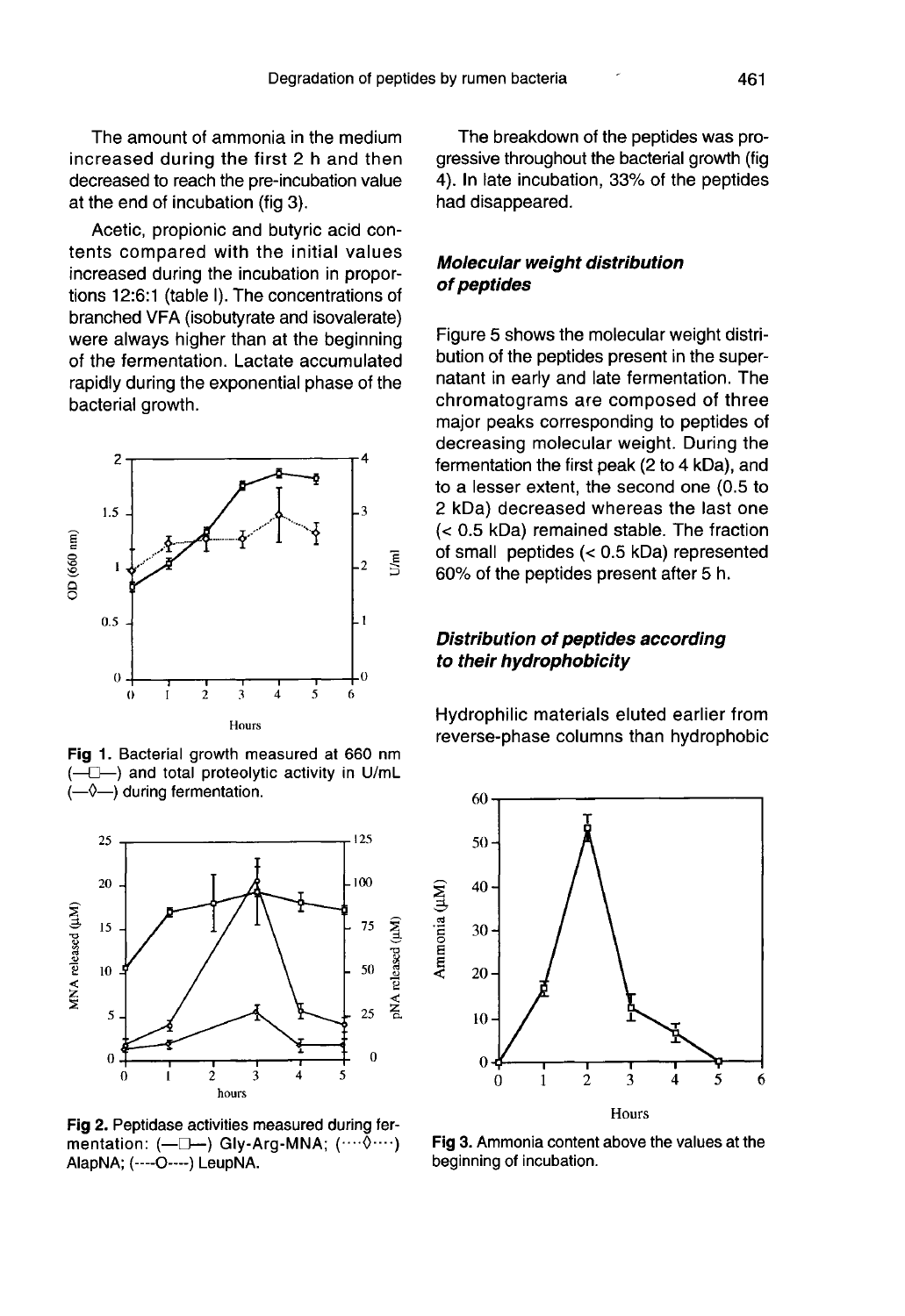|     | $C_{2}$          | c,              | iC <sub>a</sub>   | $C_{\scriptscriptstyle A}$ | iC <sub>5</sub> | $C_{\bar{r}}$   | Lactate           |
|-----|------------------|-----------------|-------------------|----------------------------|-----------------|-----------------|-------------------|
| 1 h | $1.53 \pm 0.33$  | $0.57 \pm 0.13$ | $0.079 \pm 0.010$ | $0.24 \pm 0.05$            | $0.23 \pm 0.05$ | $0.08 \pm 0.01$ | $10.33 \pm 0.040$ |
| 2 h | $2.79 \pm 0.17$  | $1.51 + 0.13$   | $0.085 \pm 0.005$ | $0.37 \pm 0.03$            | $0.34 \pm 0.01$ | $0.11 \pm 0.01$ | nd                |
| 3 h | $4.32 \pm 0.25$  | $2.45 \pm 0.03$ | $0.149 \pm 0.003$ | $0.39 + 0.00$              | $0.25 \pm 0.01$ | $0.07 \pm 0.00$ | $75.55 + 10.00$   |
| 4 h | $10.16 \pm 0.28$ | $5.08 \pm 0.07$ | $0.133 \pm 0.003$ | $0.81 \pm 0.01$            | $0.28 \pm 0.01$ | $0.09 \pm 0.00$ | $74.67 \pm 2.70$  |
| 5 h | $7.77 \pm 0.77$  | $4.25 \pm 0.37$ | $0.136 \pm 0.004$ | $0.51 \pm 0.04$            | $0.28 \pm 0.02$ | $0.08 \pm 0.01$ | $70.89 \pm 1.41$  |

Table I. Concentrations of VFA (µmol/mL) and lactate (µmol/mL) during fermentation.

nd: not determined.



Fig 4. Breakdown of tryptone peptides during fermentation.

residues. The chromatograms (fig 6) show that tryptone peptides are represented by a burst of peaks in the hydrophilic area whereas the hydrophobic fraction is poorly represented. The peak eluted at 33 min is not a peptide but an impurity  $(1)$ . The most hydrophilic peak (9.7 min) (2), as well as those eluted between 12 and 16 min (3), disappeared during the fermentation. Peaks corresponding to peptides with a moderate (17 min) (4) and a high (32 min) (5) hydrophobicity decreased whereas peptides of very different hydrophobicity degrees (from 10 to 12 min, 24, 35 and 39 min) remained undegradated during the fermentation. The greatest declines were observed in peaks that eluted early.



Fig 5. Elution profiles by high-performance size exclusion chromatography of tryptone peptides in early  $t = 0$  h (--) and late  $t = 5$  h (---) incubation. Fraction I: 2 to 4 kDa; fraction II: 0.5 to 2 kDa; and fraction  $III: < 0.5$  kDa.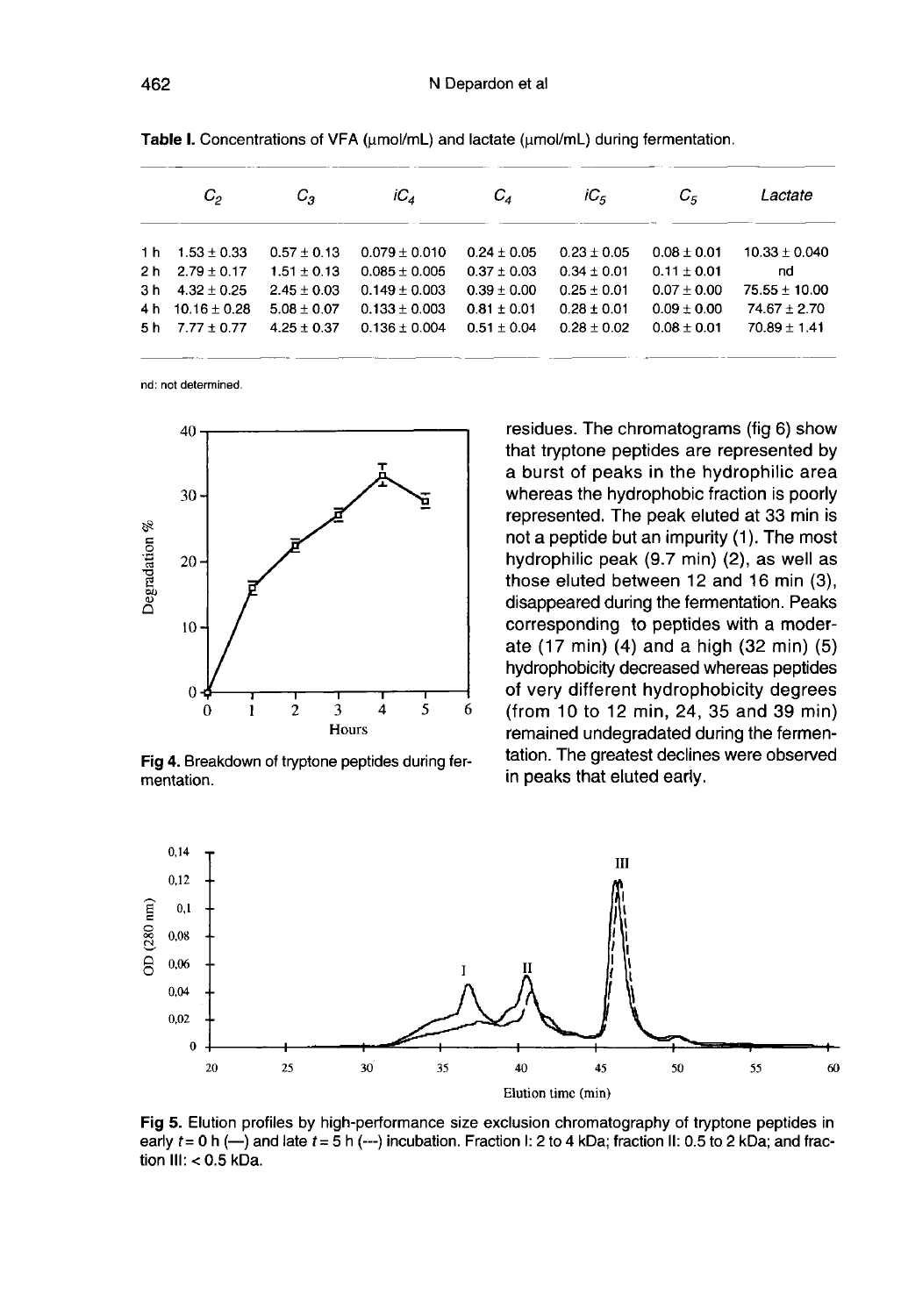## Change in amino acid composition of the residual peptide of tryptone

The effect of rumen bacteria on tryptone amino acids is shown in table II. During the fermentation, valine increased in peptide residue, while phenylalanine decreased. The mean proportions of serine and lysine were higher and histidine, threonine and GL x were lower in peptide residue compared to their proportion at  $t=$ 0 h  $(P < 0.10)$ .

### **DISCUSSION**

## Molecular weight of peptides, enzymatic activities and fermentation activities

Tryptone peptides were incompletely hydrolyzed (33%) after 5 h of incubation.

This result agreed with those found for tryptone, an enzymatic digest of casein, by Yang an Russell (1992). These authors observed that when mixed ruminal bacteria were incubated in vitro with casein hydrolysate, many peptides were never utilized even after 96 h incubation. They concluded that some peptides were resistant to ruminal hydrolysis.

Among the exopeptidase activities measured before incubation, only the DAP-1 activity was very high. In the rumen, this activity would only be due to Prevotella ruminicola (Wallace and McKain, 1991; McKain et al, 1992). The proteolytic activity (or endopeptidase activity) detected using the azocasein procedure is also present before incubation  $(t = 0 h)$ . The breakdown of peptides by rumen bacteria started from the first hour of fermentation.

The data from the kinetic studies were submitted to a normalized PCA (fig 7). The two significant axes (F1, F2) allowed the explanation of 86.5% of the variance. F1



Fig 6. Chromatograms obtained by reverse-phase high-performance liquid chromatography (LC-18 DB) of peptides in early (top:  $t = 0$  h) and late (bottom:  $t = 5$  h) incubation.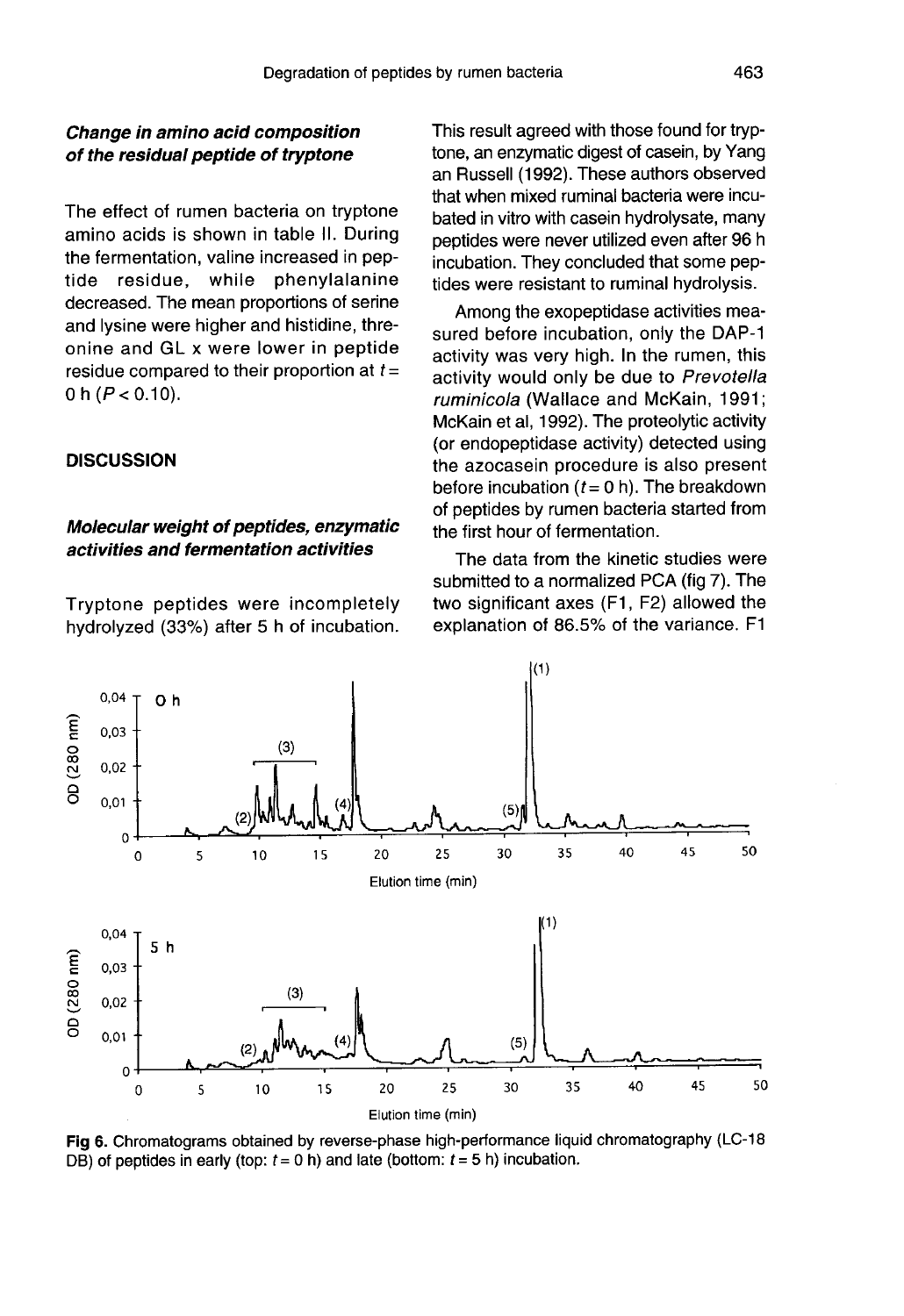|      | 0 h   | 2 h   | 5 h   | P*   |
|------|-------|-------|-------|------|
| Phob |       |       |       |      |
| Ala  | 3.84  | 3.96  | 3.67  | 0.32 |
| Glv  | 2.62  | 2.62  | 2.26  | 0.32 |
| Val  | 5.79  | 6.30  | 6.46  | 0.09 |
| Leu  | 8.35  | 8.76  | 8.06  | 0.09 |
| lle  | 5.34  | 5.80  | 5.79  | 0.13 |
| Pro  | 9.68  | 9.77  | 10.37 | 0.26 |
| Met  | 3.77  | 4.02  | 4.06  | 0.20 |
| Phe  | 6.56  | 6.47  | 5.85  | 0.08 |
| Phil |       |       |       |      |
| Thr  | 4.53  | 4.56  | 4.01  | 0.08 |
| Ser  | 6.43  | 6.54  | 7.82  | 0.06 |
| Glx  | 17.33 | 14.10 | 12.29 | 0.09 |
| Asx  | 6.54  | 6.96  | 7.84  | 0.40 |
| Lys  | 12.87 | 13.93 | 16.22 | 0.08 |
| His  | 3.56  | 3.26  | 2.35  | 0.08 |
| Tyr  | 2.79  | 2.96  | 2.95  | 0.70 |
|      |       |       |       |      |

Table II. Amino acid composition (%) of degradation-resistant peptides.

Phob: hydrophobic amino acids; Phil: hydrophilic amino acids. \* Probability determined by the Kruskal-Wallis test.

integrated the DAP-1 activity, total proteolytic activity and the concentration of the < 0.5 kDa peptidic fraction. The concentration of the > 0.5 kDa fraction correlated neg-

atively with the aforementioned variables. Correlation with optical density reflected a temporal depolymerization of high molecular weight peptides against those of the < 0.5 kDa fraction. These degradation abilities were closely linked to both total proteolytic and DAP-1 activities. Clearly, the newly resulting < 0.5 kDa fraction was chiefly DAP-1-related. The breakdown of the peptides was essentially due to the endopeptidase and DAP-1 like activities. This emphasizes the role of Prevotella ruminicola on peptide breakdown. F2 integrated the leucine- and alanine-based aminopeptidase activity together with the production of ammonia. The nonspecific exoaminopeptidase activity measured by AlapNa and the specific leucine aminopeptidase (LAP) activity clearly increased in the culture medium after only 1 h incubation. Both activities presented the same profile with a maximum over the third hour of fermentation, that is, in the middle of the exponential phase, but they differed in their bacterial origin. The nonspecific activity was observed in numerous rumen strains (Wallace and McKain, 1991), whereas LAP activity was only expressed by Streptococcus bovis and to a lesser extent by Ruminobacter amy-



Fig 7. Plot on the plane of the first two principal components of the enzymatic activities and molecular weight of peptides.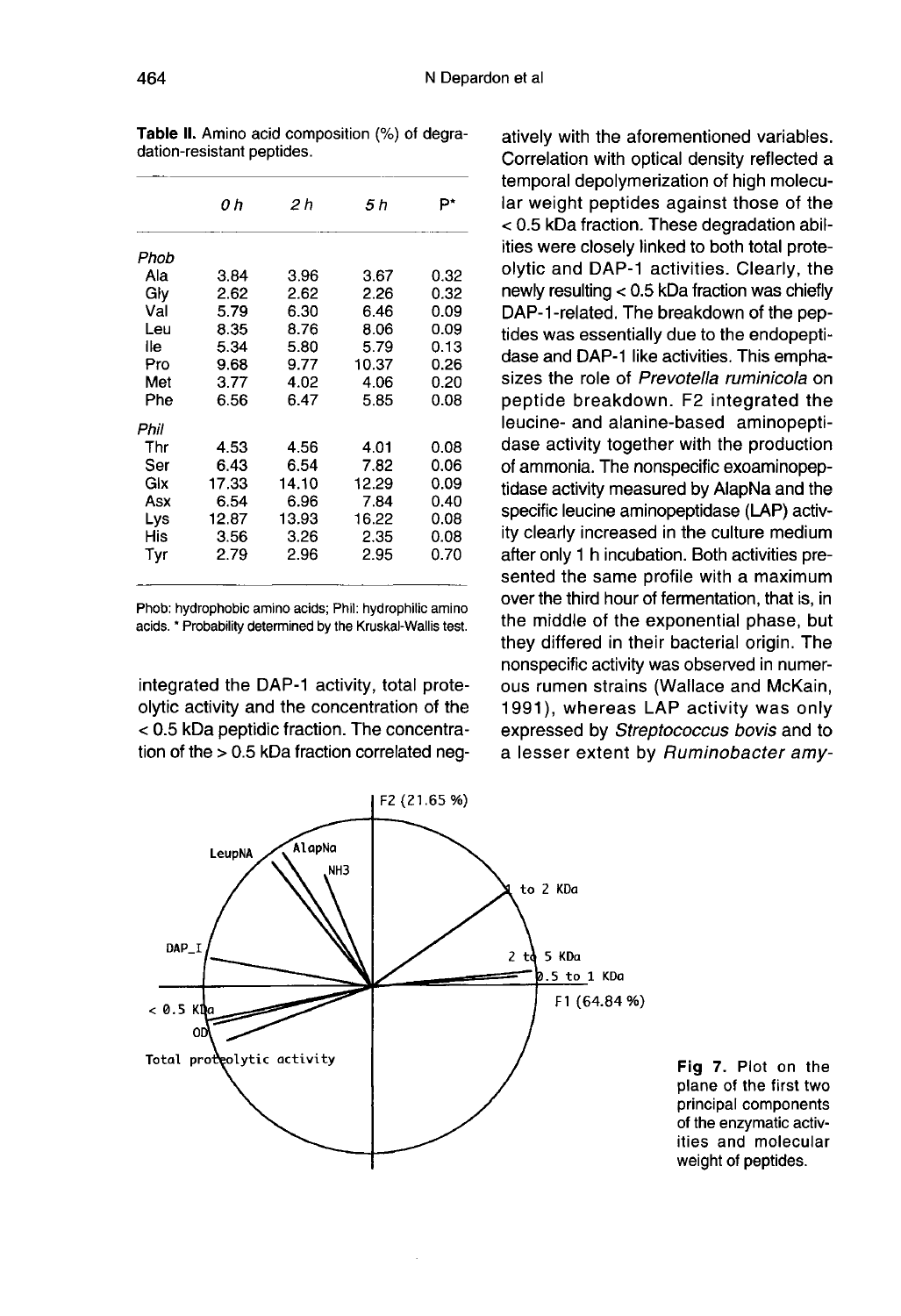lophilus (Wallace and McKain, 1991). Production of lactate in mid-fermentation suggests that the LAP activity might be attributed chiefly to Streptococcus bovis. This bacterial species might thus play a significant role in the enzyme breakdown of peptides in vivo. It should be noted that these activities did not persist during all of the bacterial growth. They decreased considerably between 3 and 4 h. In contrast, the difference between ammonia production and utilization exhibited a maximum in the mid-exponential phase, which emphasized a high deaminase activity. Prevotella ruminicola is also considered as one of the bacteria species able to produce ammonia from protein hydrolysate (Bladen et al, 1961). The production of branched VFA during the fermentation emphasized the metabolism of ramified amino acids.

The peptides with the highest molecular weight were apparently more degraded. Like Wallace in 1992, we observed an intensive conversion of high molecular weight peptides to small-sized peptides (< 0.5 kDA). Bacteria can only assimilate peptides with a molecular weight lower than 750 Da (Wesltlake and Mackie, 1990). In our study the proportion of peptides in this range of molecular weight increased, indicating that the production of those small peptides was higher than their captation by bacteria. Thus, assimilation of small peptides in vitro is probably the limiting step of casein proteolysis.

## Distribution of peptides according to their hydrophobicity and amino acid composition

The separation of peptides by LC18DB column indicated that there is an increase of the proportion of some peptides, as shown by one peak emerging in the hydrophilic area (12 min) and three others in the hydrophobic area (24, 36 and 39 min). The persistence of peaks in the hydrophobic

area agrees with the data from the literature, but the same result in the case of a hydrophilic peptides has never been reported. Hydrophobic peptides are known to be used less rapidly than hydrophilic peptides (Chen et al, 1987b, c). Separation of tryptone peptides by reverse-phase HPLC showed a preferential disappearance of hydrophilic peptides over hydrophobic ones. In contrast, amino acid profiles indicated that hydrophilic amino acids were not taken up significantly faster than the hydrophobic amino acids by mixed ruminal bacteria. These observations conflict with the previous results. Absorbance was measured at 280 nm in order to avoid the interferences occurring at 220 nm. Therefore, only peptides containing aromatic residues absorbed at this wavelength and consequently the fraction of small peptides were underestimated. Other factors bound to the primary structure of peptides might play an important role in the breakdown and assimilation by the bacteria. It has been shown that proline-rich peptides are degraded more slowly than neutral peptides (Broderick et al, 1988; Yang and Russel, 1992). Our experiments indicated that peptide residue was not significantly enriched in proline.

From our study peptide size and hydrophobicity were shown to be two determining factors of the metabolism of peptide. Studying the primary structure of peptides that offer resistance to the rumen bacteria should give a better understanding of the factors affecting peptide metabolism in the rumen. Our study confirmed the predominant role of Prevotella ruminicola in the peptide degradation. The LAP activity did not persist all during the bacterial growth, but, instead, sharply declined after 4 h. This suggests that the LAP activity might be subjected to a regulation and thus makes it difficult to define the role of Streptococcus bovis in peptide degradation. It also strength ens the conclusions of Wallace and McKain (1991) who have shown that the proteolytic